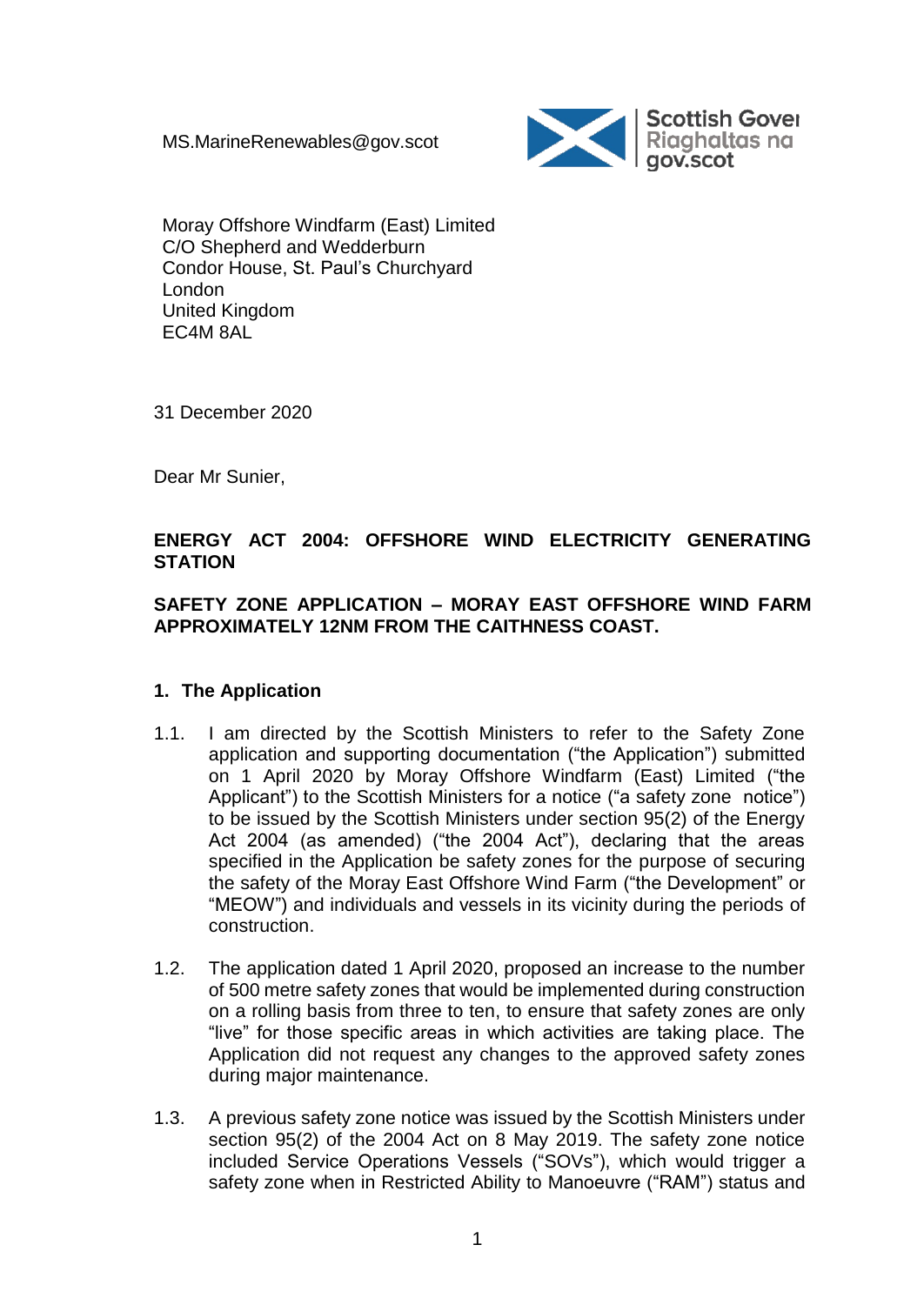on station next to a Wind Turbine Generator ("WTG") or Offshore Substation Platform ("OSP").

1.4. On 8 May 2019 the Scottish Ministers issued a notice under section 95(2) of the 2004 Act declaring safety zones in the following terms:

| During<br>Construction      | A 500 metre radius around each WTG and OSP where<br>construction works are taking place that include<br>sensitive activities being undertaken by vessels RAM).<br>A maximum of three of such zones is permitted at any<br>one time. A 50 metre radius around each completed<br>WTG and OSP prior to commissioning and as required<br>by a risk assessment process. |
|-----------------------------|--------------------------------------------------------------------------------------------------------------------------------------------------------------------------------------------------------------------------------------------------------------------------------------------------------------------------------------------------------------------|
|                             | A 50 metre radius around partially completed WTGs<br>and OSPs where work is not underway and the risk<br>assessments identify a need.                                                                                                                                                                                                                              |
|                             | A 50 metre radius around each completed WTG and<br>OSP prior to commissioning and as required by a risk<br>assessment process.                                                                                                                                                                                                                                     |
| During Major<br>maintenance | A 500 metre radius around all major maintenance<br>works being undertaken around the WTGs and OSPs.<br>No more than one major maintenance zone is<br>permitted at any one time                                                                                                                                                                                     |

1.5. The Application dated 1 April 2020 requested a safety zone notice declaration in the following terms:

|              | Mandatory "rolling" 500 metres (m) safety zones             |
|--------------|-------------------------------------------------------------|
|              | established around each wind farm or OfTI structure (both   |
|              | (WTGs and OSPs) and/or their foundations whilst             |
|              | construction works are in progress, as indicated by the     |
| During       | presence of a construction vessel, (including SOVs, whilst  |
| Construction | displaying Restricted in their Ability to Manoeuvre ("RAM") |
|              | status). Triggering the safety zone will only include SOVs  |
|              | when attached to or on station next to a structure. No more |
|              | than ten of these 500 m safety zones will be active at any  |
|              | one time.                                                   |
|              |                                                             |

1.6. A notice of application (the "Public Notice") was published and served by the Applicant in accordance with the requirements of the 2004 Act and regulations 4 and 5 of the The Electricity (Offshore Generating Stations) (Safety Zones) (Application Procedures and Control of Access) Regulations 2007 ("the 2007 Regulations"). Due to the Covid-19 outbreak the Scottish Ministers requested that the Applicant carried out additional steps to ensure that all relevant and interested parties were served a notice of the application.

### **2. Representations**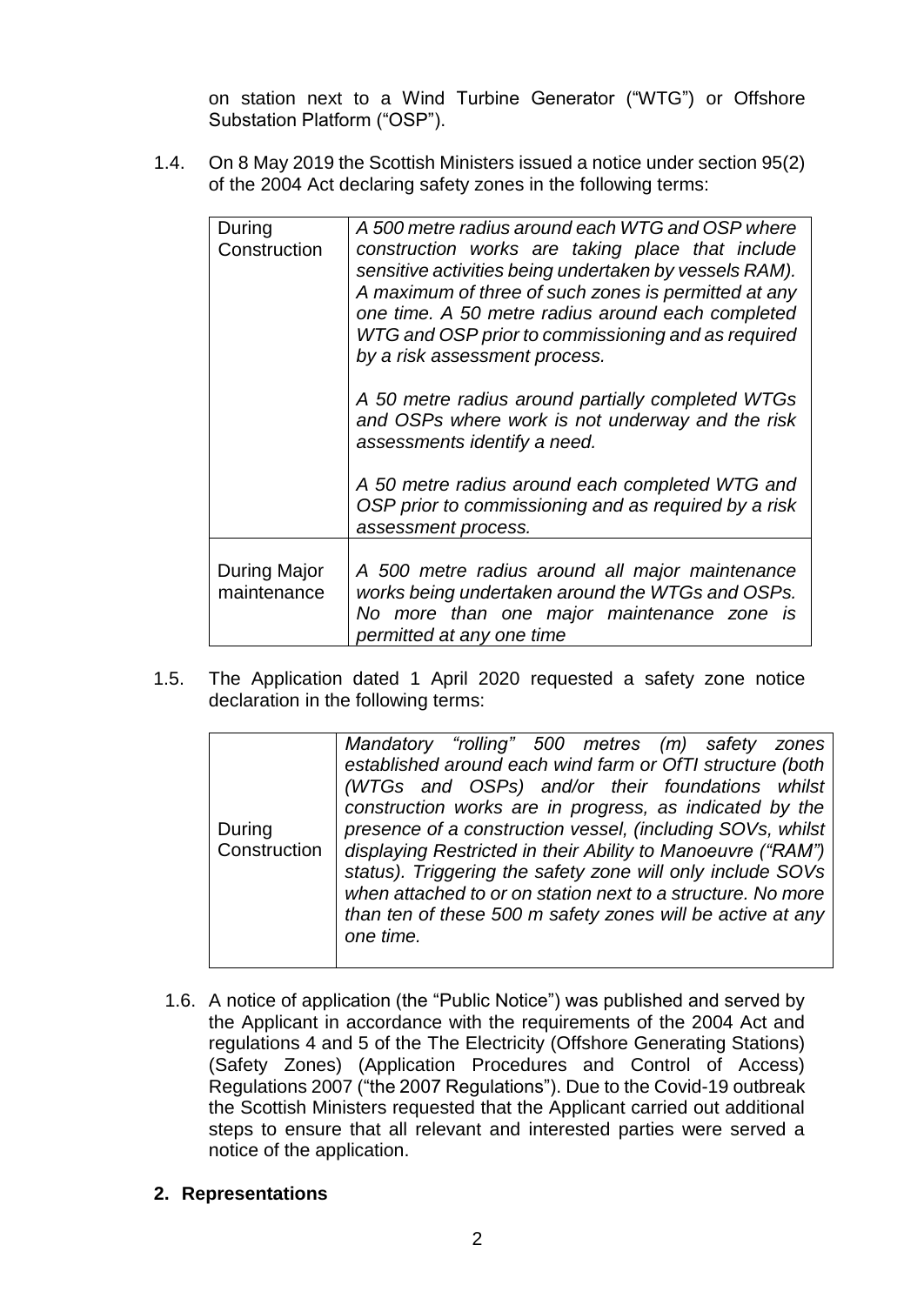- 2.1. The Scottish Ministers note that a range of views concerning the safety zones were requested by the Applicant. There was a general acceptance that the dimensions and applications of the safety zones set out in the application were reasonable to secure the safety of mariners and those people working on the wind turbines, including their foundations/substructures. A full summary of the views of all individual consultees and the Applicant's response to the points raised is set in Annex 1.
- 2.2. The Maritime and Coastguard Agency ("MCA") raised some comments about the application, the detail of which is written below. The Scottish Fishermen's Federation ("SFF") and the Scottish White Fish Producers Association ("SWFPA") jointly responded that they objected to the application.
- 2.3. The key points raised by the MCA are set out below:
	- I. The use of SOVs for walk-to-work activities should not in the MCA's view by itself trigger a 500 metre safety zone during either construction or major maintenance phases. The MCA also stated that a vessel must be carrying out construction activities (or maintenance activities in the operational phase) for it to be classed as a construction (or maintenance) vessel under the regulations.
	- II. The application, according to the MCA, lacked a justification for the need for up to ten safety zones, with the MCA requesting details on how ten areas of construction would be monitored and safely managed at the same time.
	- III. Activities related to inter array cable installation, except where the cable is being pulled into the turbine, cable burial and rock dumping, and export cable installation are not included in the definition of construction activities under the 2007 Regulations and should not in the MCA's view trigger a safety zone.
- 2.4. Resolution:
	- I. The Applicant provided their justification for the need for ten safety zones to the MCA. The MCA responded that it had received acceptable clarification about the need for the increase and was reassured that effective monitoring arrangements will be in place. The MCA confirmed to MS-LOT that it raised no objections to the increase in the number of construction safety zones from three to ten.
	- II. The MCA confirmed to MS-LOT that it raised no objections to the increase in the number of construction safety zones from three to ten.
	- III. The Applicant confirmed that export and inter-array cable works that would trigger a 500 metre safety zone, refers to the cable pull in works which is directly related to a renewable energy installation, thereby triggering a safety zone under the 2007 Regulations. The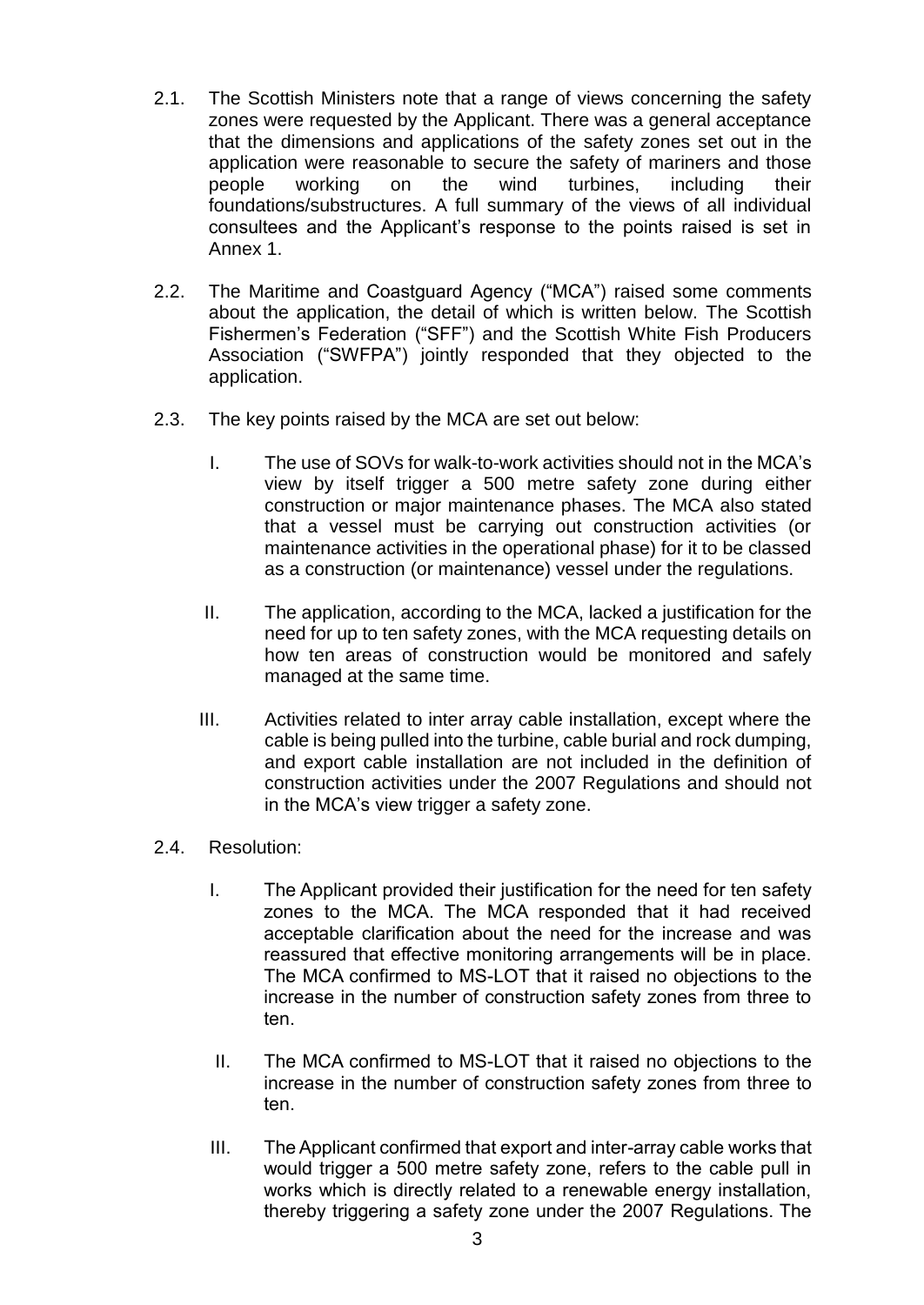cables are laid out from the cable lay vessel, they are then pulled up into the WTG or the OSP jacket so that they can then be connected to the electrical equipment inside the WTG or OSP topsides.

- IV. The Applicant stated that SOVs would be involved in WTG commissioning which would require the lifting of testing and commissioning equipment onto the renewable energy structure.
- 2.5. In response to the comments raised by the MCA and then the SFF and the SWFPA, which are set out in paragraph 2.6 onwards, the Applicant reviewed the number of safety zones requested against the activities triggering a safety zone. The Applicant identified the safety zones that could be replaced by compliance with the International Regulations for Preventing Collisions at Sea ("COLREGs"). The Applicant reduced the number of safety zones requested during construction from ten to eight.
- 2.6. The SFF and the SWFPA objected to the application on the basis of the reduction of available fishing space when safety zones are in place and lack of justification within the Application of the need for ten safety zones.
- 2.7. The key points raised by SFF and the SWFPA are outlined below:
	- I. There was no substantial evidence within the application to support the claim that a risk assessment had highlighted a need for the 'worst case scenario' of ten 500 metre safety zones.
	- II. Concern about fishing boats' transit through the wind farm area and available fishing space and requested that the activity should not reach the level of three large vessels with concomitant safety zones.
- 2.8. Resolution:
	- I. The Applicant provided the construction schedule that included information on the number of safety zones requested during the construction period and the activity each safety zone would cover. The Applicant identified the safety zones that could be replaced by compliance with COLREGS and reduced the number of safety zones requested from ten to eight. The SFF was satisfied by the construction schedule as evidence of the need for a higher number of safety zones to be active at one time during construction.
	- II. Following liaison with the SFF and the SWFPA, MS-LOT agreed that the safety zones notice will declare that no more than two out of the eight active safety zones during construction can be established concomitant to each other. SFF was satisfied with the proposal and lifted its objection to the application.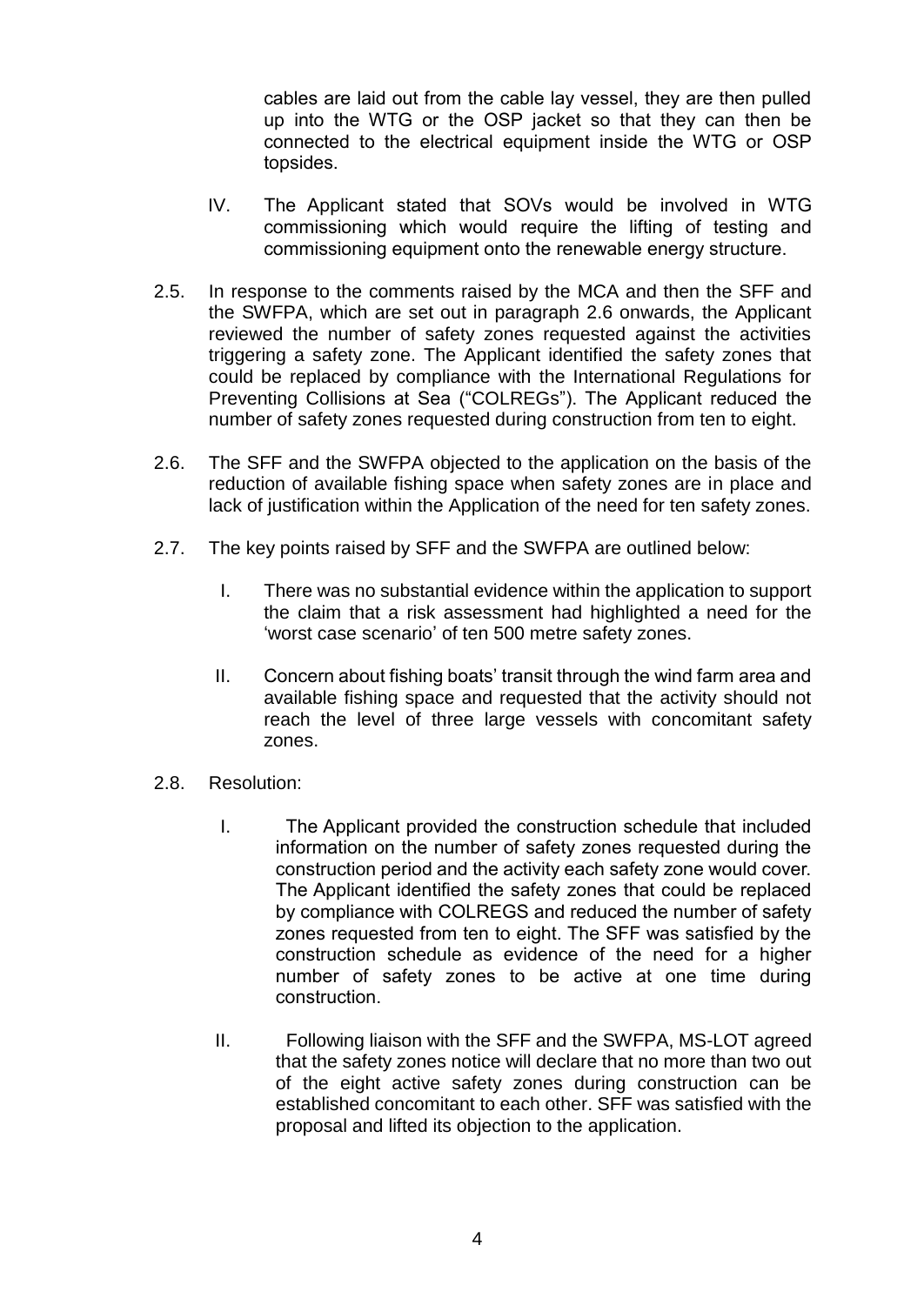# **3. Considerations of the Scottish Ministers**

- 3.1. Following receipt of an application for a safety zone, the Scottish Ministers have several options. In line with Section 95(2) of the 2004 Act, MS-LOT recommended that the Scottish Ministers issue a safety zone notice that (i) is a modification to the safety zone notice issued 8 May 2019; and (ii) is in terms that are materially different from that applied for, in accordance with section  $95(6)(q)$  and paragraphs  $5(1)(b)$  and  $5(2)(b)$ of Schedule 16 of the 2004 Act. The reasons for this approach are set out below.
- 3.2. The MCA had responded to the consultation on the 2019 safety zone application stating that SOVs should not trigger a 500 metre safety zone and that the use of SOVs should fit the internationally recognised law of the sea through maintaining safe distances and sufficient look out via visual observations. Marine Scotland adopted the position that under the 2007 regulations, any vessel attached to a structure should trigger a safety zone, and that SOVs in RAM status that are on station next to a WTG or OSP, would trigger a safety zone.
- 3.3. Following discussion with the MCA on the 2020 safety zones application and the interpretation of the 2007 Regulations, MS-LOT agreed that SOVs should not trigger a safety zone where they are used solely for walk-to-work activities and not involved in construction works.
- 3.4. In response to consultation comments from the SFF and the SWFPA, the Applicant has reduced the number of safety zones applied for from ten to eight. The Scottish Ministers therefore propose to issue a safety zone notice for eight safety zones.
- 3.5. The Scottish Ministers propose to modify the 2019 safety zone notice to exclude the use of SOV's during walk-to-work activities and to issue a safety zone notice in terms materially different from that applied for, by approving eight of the ten safety zones applied for, and approving no more than two safety zones concomitant to each other.
- 3.6. Under section 95(6)(g) of the 2004 Act, the Scottish Ministers may choose to modify or revoke a previous notice. Under Schedule 16, paragraph 5 of the 2004 Act, where the Scottish Ministers propose to issue a safety zone notice that is materially different in terms from those applied for a notice of the proposal, and without holding a public inquiry, a notice of the proposal must be published in a way that brings it to the attention of persons likely to be affected by it. In addition, the notice of the proposal must be served on such persons considered appropriate. The notice must include a map describing where the relevant renewable energy installation is to be, or is being constructed, extended, operated or decommissioned; the waters in relation to which any declaration proposed will establish a safety zone and any other provisions that the Scottish Ministers propose to include in the safety zone notice.
- 3.7. The notice of the proposal must also state the period within and the manner which objections to the proposal may be made. The period for making objections to such a notice must not be shorter than the minimum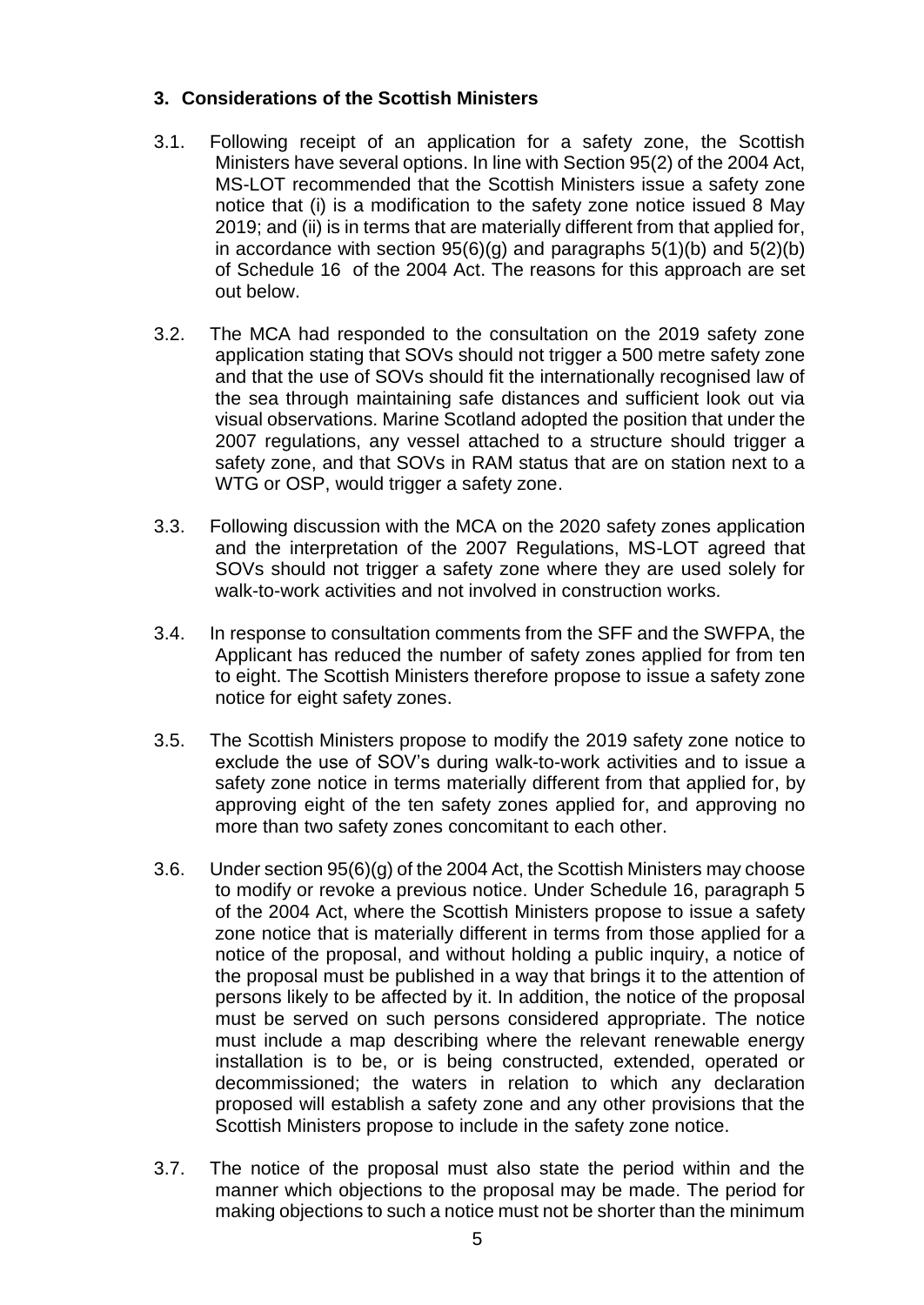period which would be applicable if the notice were being published in respect of an application for a safety zone notice.

- 3.8. Under section 95 and Schedule 16 of the 2004 Act, MS-LOT on behalf of the Scottish Ministers, served a notice to the Applicant on 7 October 2020, pursuant to section  $95(6)(g)$  and paragraph  $5(1)(a)$  and (b) of Schedule 16 of the 2004 Act. This notice stated that the Scottish Ministers proposed to issue a safety zone in terms that were materially different from those applied for, and excluded triggering a 500 metre safety zone where SOVs are used during 'walk-to-work' activities and where these vessels are not directly involved in construction and maintenance works.
- 3.9. Separate correspondence was sent to those consultees with an interest in the safety zone application, the MCA, Northern Lighthouse Board ("NLB"), Royal Yachting Association Scotland, NatureScot, SFF, SWFPA and the UK CoS advising them of the notice served. The notice was also published on Marine Scotland's website.
- 3.10. A period of 28 days was given to allow for any comments to be submitted form interested parties and for the Applicant to forward any objections to the proposal, all in accordance with Schedule 16 to the 2004 Act.
- 3.11. No objections to the notice were received.
- 3.12. The Applicant responded by stating that it had no objections to the proposed modifications to the safety zone notice.

### **4. The decision of the Scottish Ministers**

- 4.1. In line with the points set out in section 2 above, the Scottish Ministers:
	- choose to modify the previous safety zone notice issued 8 May 2019 under section 95(6)(g) of the 2004 Act;
	- have considered the construction schedule provided by the Applicant and are satisfied that there is sufficient evidence to justify a reduction in the number of safety zones applied for from ten to eight;
	- have considered the points raised from the MCA and are satisfied that there are appropriate reporting procedures and systems in place for dangerous manoeuvres and COLREGs contraventions cover the use of SOVs. Therefore, the Scottish Ministers are content that the transition of personnel to the renewable energy installation to undertake the major maintenance would not trigger a 500 metre safety zone where SOVs were utilised;
	- have considered the points raised from the SFF and SWFPA and are satisfied that there is justification for an increase in safety zones, and no more than two safety zones should be concomitant to each other to mitigate the impact on vessel transit and access to fishing grounds;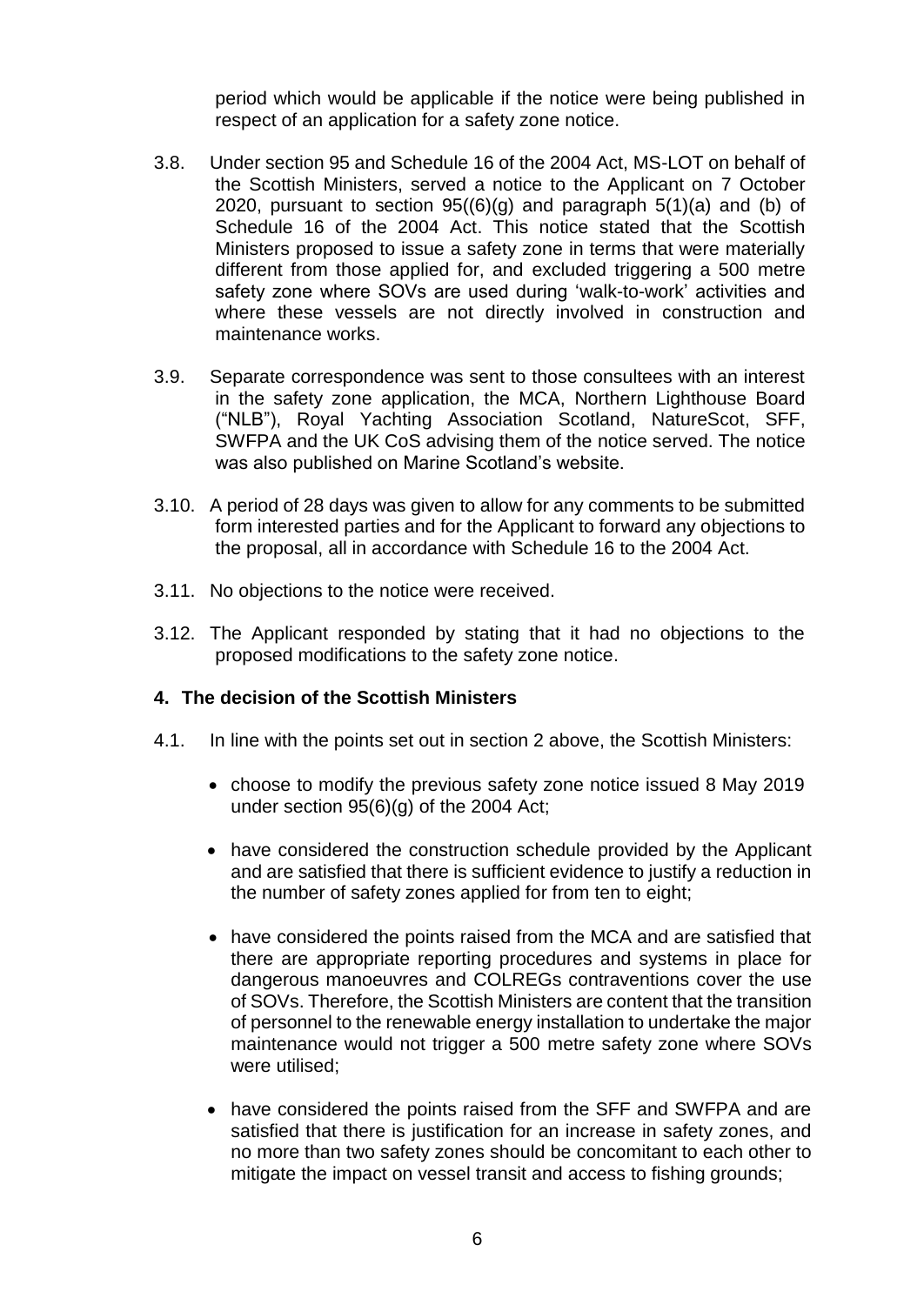- note "*Major maintenance"* works and *"standard safety zone",* as defined in the 2007 Regulation;
- note that the MEOW will be marked and lit in accordance with relevant requirements as detailed in the approved Lighting and Marking Plan;
- note that as indicated in the application, the Applicant has confirmed that there will be guard vessel(s) during the construction, and operation and maintenance phases of the project;
- note that the Applicant has stated that any infringements of the safety zone deemed as representing dangerous behaviour, unsafe navigational acts (as required under the relevant regulations implementing international conventions), or repeated entry will be reported to Marine Scotland and the MCA as the relevant authorities.
- note that the Applicant will issue regular notices to mariners and has also indicated it will promulgate relevant information about construction operations and safety zones through Kingfisher fortnightly bulletins, weekly notices of operations etc. (such information should also be sent to appropriate contacts within the Scottish Government and Marine Scotland to keep them informed of progress). Throughout the construction, operation and maintenance phases, the development will be marked and charted as required by the NLB;
- note that vessels engaged in the construction of the wind farm or its major maintenance will, in the first instance, warn any unauthorised vessels that look as if they might be on a trajectory which would take them into a safety zone, to alter their course;
- note that within areas declared to be a 500 metre safety zone or a 50 metre safety zone, the vessels permitted to enter and remain in the zone are vessels involved in activities related to construction and major maintenance works;
- note that the Applicant has stated that there would be a maximum of eight safety zones of 500 metre radius around structures at any particular time during construction;
- having considered the representations and all other material considerations, does not consider it appropriate for a public inquiry to be held with respect to the application or the revised safety zone proposed by the Scottish Ministers; and
- note that a separate application will be made for the decommissioning phase.

### **5. The Issuing of the Notice declaring a safety zone**

5.1. On 19 March 2014 the Scottish Ministers granted in favour of Telford Offshore Windfarm Limited (Company Number 07386810), Stevenson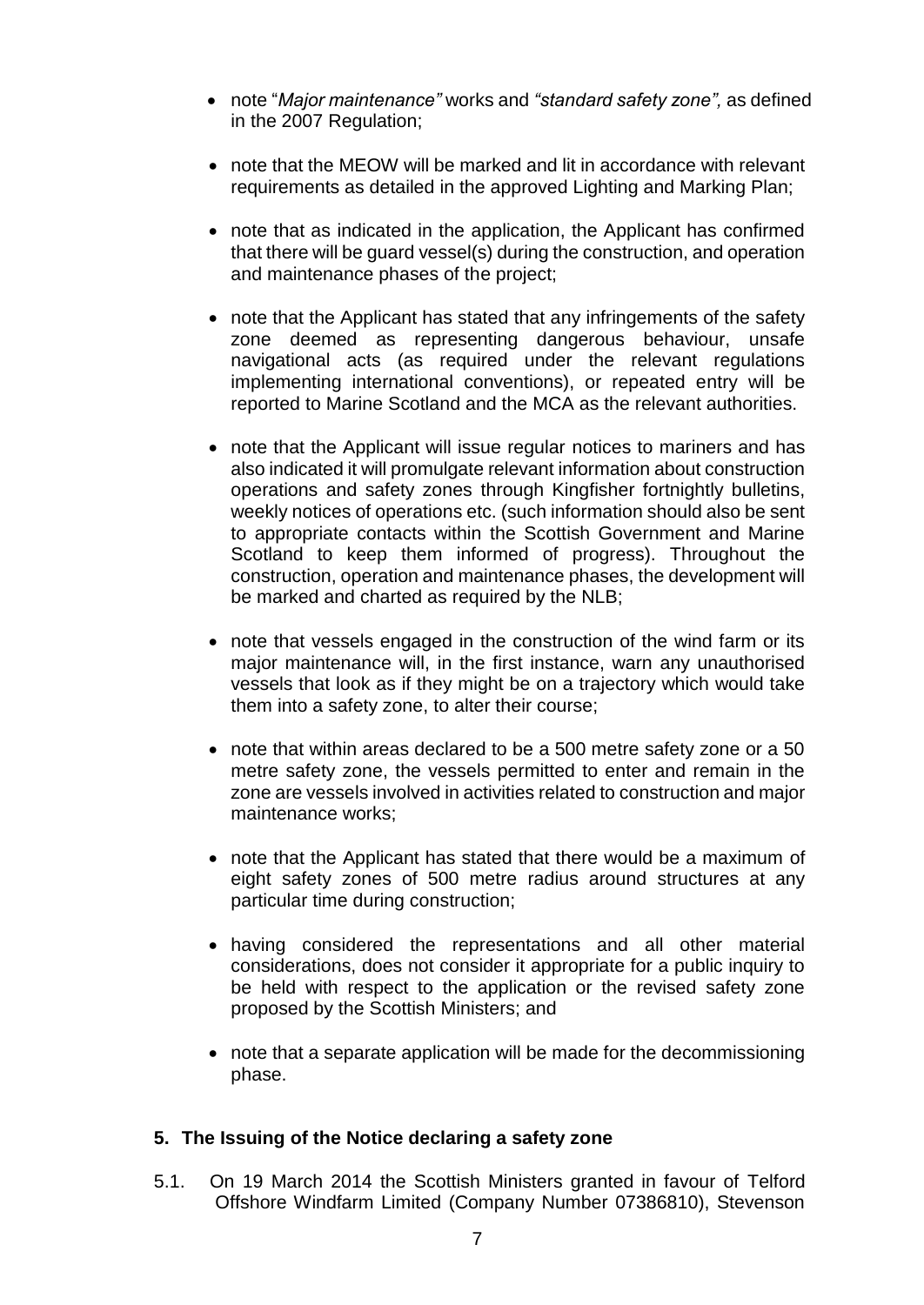Offshore Windfarm Limited (Company Number 07386838) and MacColl Offshore Windfarm Limited (Company Number 07386891) ), all having their registered office at C/O Shepherd And Wedderburn Llp, Condor House, St. Paul's Churchyard, London, EC4M 8AL (previous address 1st floor, 14/18 City Road, Cardiff, CF24 3DL), consents under section 36 ("s.36") of the Electricity Act 1989 ("the Electricity Act") for the construction and operation of Telford Offshore Windfarm, Stevenson Offshore Windfarm and MacColl Offshore Windfarm respectively, collectively referred to as Moray East Offshore Windfarm ("MEOW") or ("the Applicant"). The original s.36 consents were varied by the Scottish Ministers on 22 March 2018 ("the s.36 consents"). Subsequently, on 8 June 2018, the s.36 consents were assigned, with the authority of the Scottish Ministers, to Moray Offshore Windfarm (East) Limited (Company Number 07101438) ("the Applicant"), previously known as Moray Offshore Renewables Limited and having its registered office at C/O Shepherd And Wedderburn Llp, Condor House, St. Paul's Churchyard, London, EC4M 8AL.

- 5.2. For the purposes of this notice, the MEOW comprises not more than 100, three-bladed horizontal axis WTGs and associated inter-array cabling, with up to three offshore substation platforms and associated interconnector cables for which consent was granted by the Scottish Ministers under section 36 of the Electricity Act 1989.
- 5.3. In light of the matters set out above, the Scottish Ministers consider that the declaration of safety zones of the type requested during the construction, phase of the Development, as revised by the Scottish Ministers in relation to SOVs, number of safety zones declared and concomitant to each other, are appropriate for the purposes of securing the safety of:

(a) the renewable energy installation or its construction, extension or decommissioning,

(b) other installations in the vicinity of the installation or the place where it is to be constructed or extended,

(c) individuals in or on the installation or other installations in that vicinity, or

(d) vessels in that vicinity or individuals on such vessels.

5.4. The implementation of "rolling safety zones" minimises potential disruption for other marine users, by restricting implementation to certain circumstances and time-frames and is more proportionate than permanent exclusion zones. The Scottish Ministers conclude that the implementation of such proportionate safety zones is required to secure the purposes set out at section 95(2) of the 2004 Act (as listed above in para. 5.3), whilst minimising disruption to other marine users.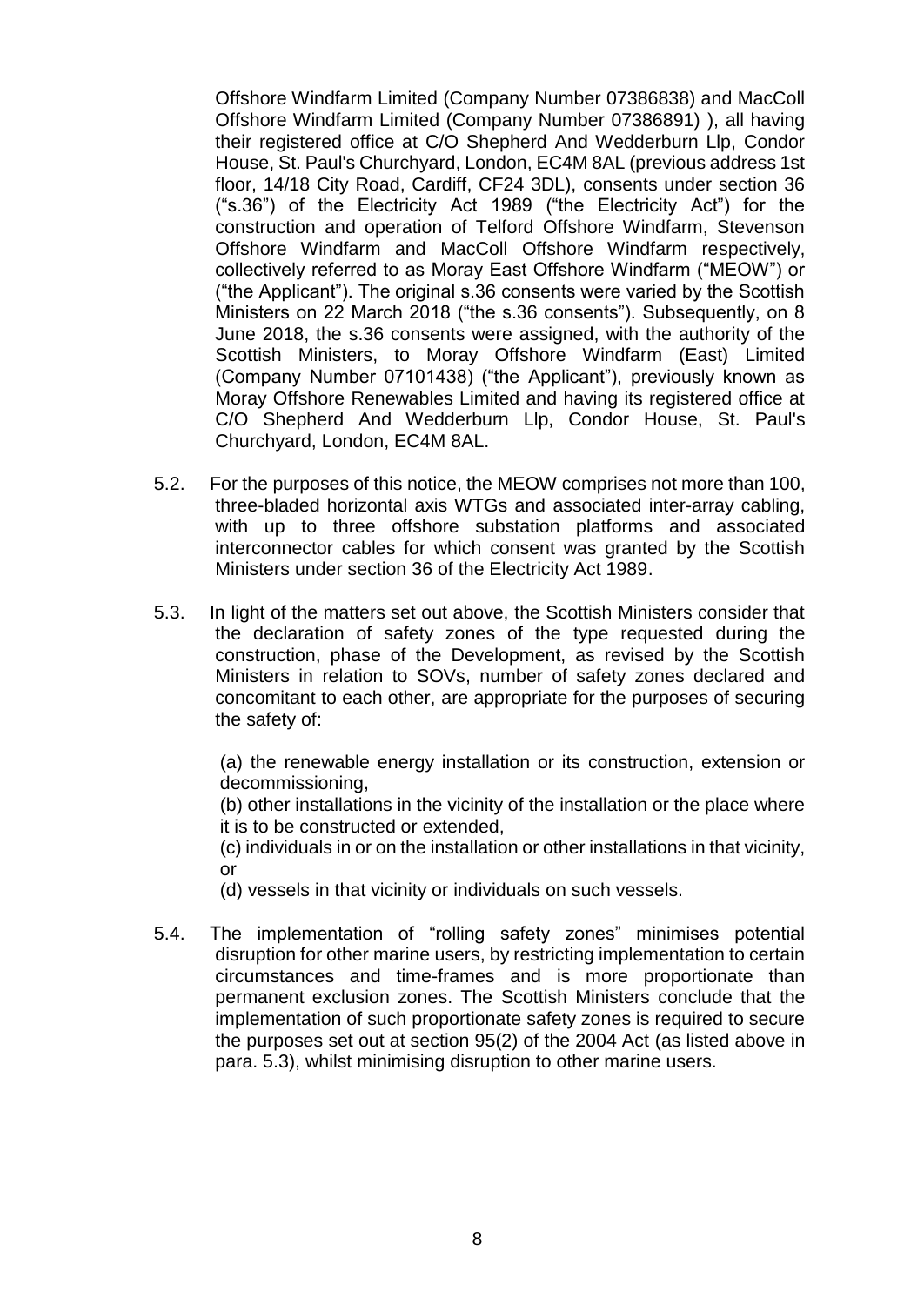- 5.5. The Scottish Ministers under section 95(6)(g) and pursuant to paragraph 5(1)(b) of Schedule 16 of the 2004 Act issue a modification to the safety zone notice issued 8 May 2019, and issue a safety zone notice in terms that are materially different from that applied for, with regard to the use of SOVs, number of safety zones active at one time and number of concomitant safety zones during construction.
- 5.6. The modified safety zone notice declares that the areas specified under the application, are safety zones for the purposes of securing the safety of the MEOW, individuals and vessels in its vicinity during the period of its construction, operation and maintenance, however, the safety zone notice will exclude SOVs where the SOVs are used solely during 'walkto-work' activities and not directly involved in construction or maintenance work.
- 5.7. The Scottish Ministers hereby issue this notice modifying a previous safety zone notice by replacing the provisions in the 2019 safety zone notice with the following corresponding provisions:

| During<br>Construction | Mandatory "rolling" 500 metre safety zones established<br>around each renewable energy installation and/or their<br>foundations, whilst construction works are in progress, as<br>indicated by the presence of a construction vessel; however,<br>these safety zones will not include service operation vessels<br>used during walk-to-work activities. The safety zones will be<br>triggered when a vessel is on station at a renewable energy<br>installation and undertaking construction activities. Up to<br>eight safety zones may be active at any given time and no<br>more than two safety zones can be sufficiently close to one<br>another as to have the effect of a larger continuous safety<br>zone. |
|------------------------|--------------------------------------------------------------------------------------------------------------------------------------------------------------------------------------------------------------------------------------------------------------------------------------------------------------------------------------------------------------------------------------------------------------------------------------------------------------------------------------------------------------------------------------------------------------------------------------------------------------------------------------------------------------------------------------------------------------------|
|                        | A 50 metre radius around partially completed WTGs <sup>1</sup> and<br>OSPs <sup>2</sup> where work is not underway and the<br>risk<br>assessments identify a need.'                                                                                                                                                                                                                                                                                                                                                                                                                                                                                                                                                |
|                        | A 50 metre radius around each completed WTG and OSP<br>prior to commissioning and as required by a risk assessment<br>process.                                                                                                                                                                                                                                                                                                                                                                                                                                                                                                                                                                                     |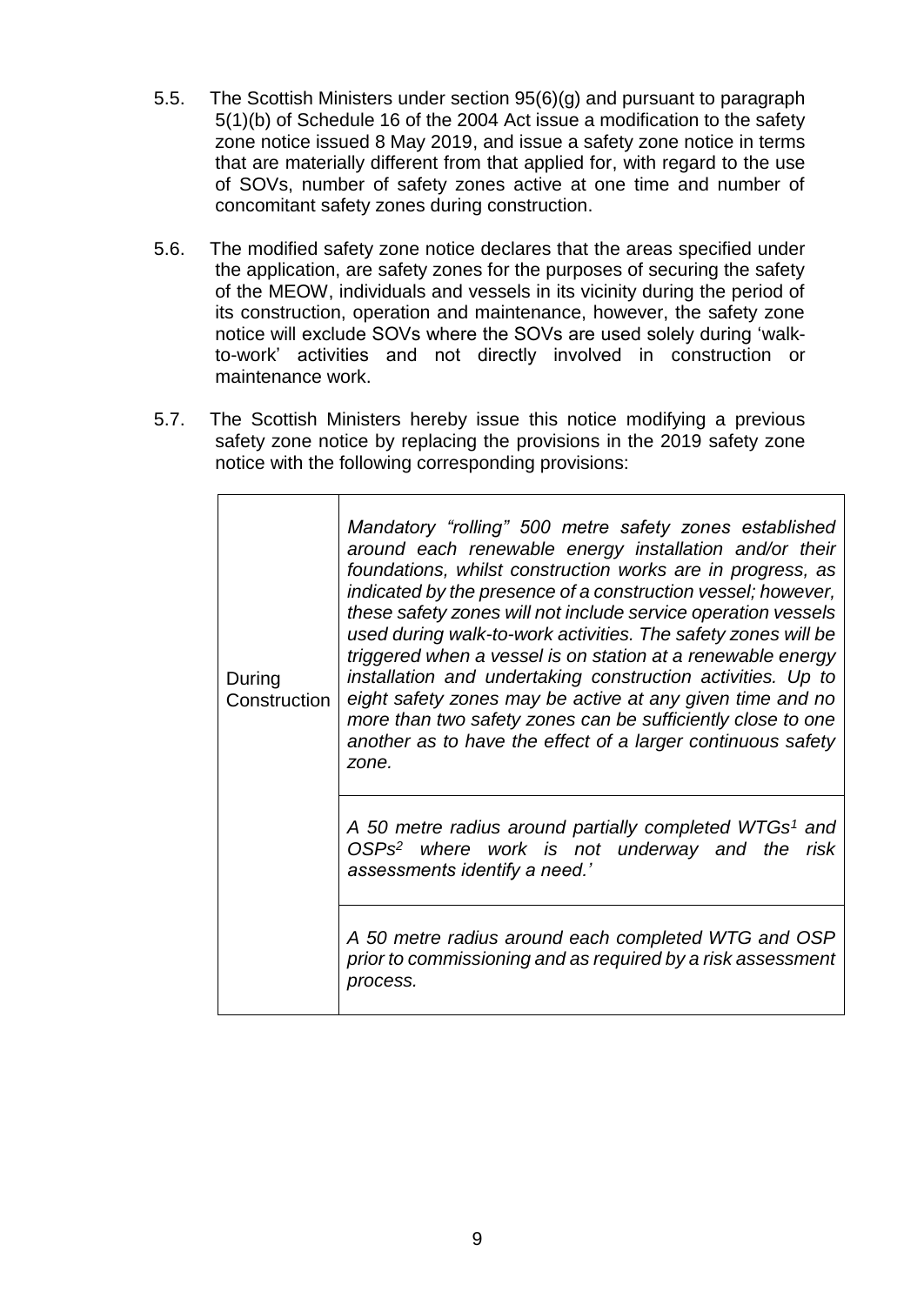|                     | A 500 metre radius around all major maintenance works <sup>1</sup><br>being undertaken. The safety zones will be active when a                                                                                                                                                                                          |
|---------------------|-------------------------------------------------------------------------------------------------------------------------------------------------------------------------------------------------------------------------------------------------------------------------------------------------------------------------|
|                     | vessel involved in undertaking major maintenance works is                                                                                                                                                                                                                                                               |
| During<br>Operation | attached to, or anchored next to, the renewable energy<br>installation; however, these safety zones will not include<br>service operation vessels used during walk-to-work<br>activities. No more than one 500 metre major maintenance<br>safety zone will be active at any given time during the<br>operational phase. |
|                     |                                                                                                                                                                                                                                                                                                                         |

5.8. This notice comes into force from the date of this letter.

Yours sincerely,

Marine Scotland Licensing Operations Team

Cc

l

The Maritime and Coastguard Agency The Northern Lighthouse Board The UK Chamber of Shipping **NatureScot** The Scottish Fishermen's Federation The Scottish White Fish Producers Association The Royal Yachting Association Fraserburgh Harbour MacDuff Harbour Banff Harbour Lossiemouth Harbour Wick Harbour Nairn Harbour Lybster Harbour, Highland Council Harbours Moray Council Harbours Port of Inverness Cromarty Firth Port Authority

<sup>&</sup>lt;sup>1</sup> "WTG" means Wind Turbine Generator.

<sup>&</sup>lt;sup>2</sup> "OSP" means Offshore Substation Platform.

<sup>&</sup>lt;sup>1</sup> "major maintenance works" is as defined in The Electricity (Offshore Generating Stations) (Safety Zones) (Application Procedures and Control of Access) Regulations 2007 and means works relating to any renewable energy installation which has become operational, requiring the attachment to, or anchoring next to, such an installation of a self-elevating platform, jack-up barge, crane barge or other maintenance vessel.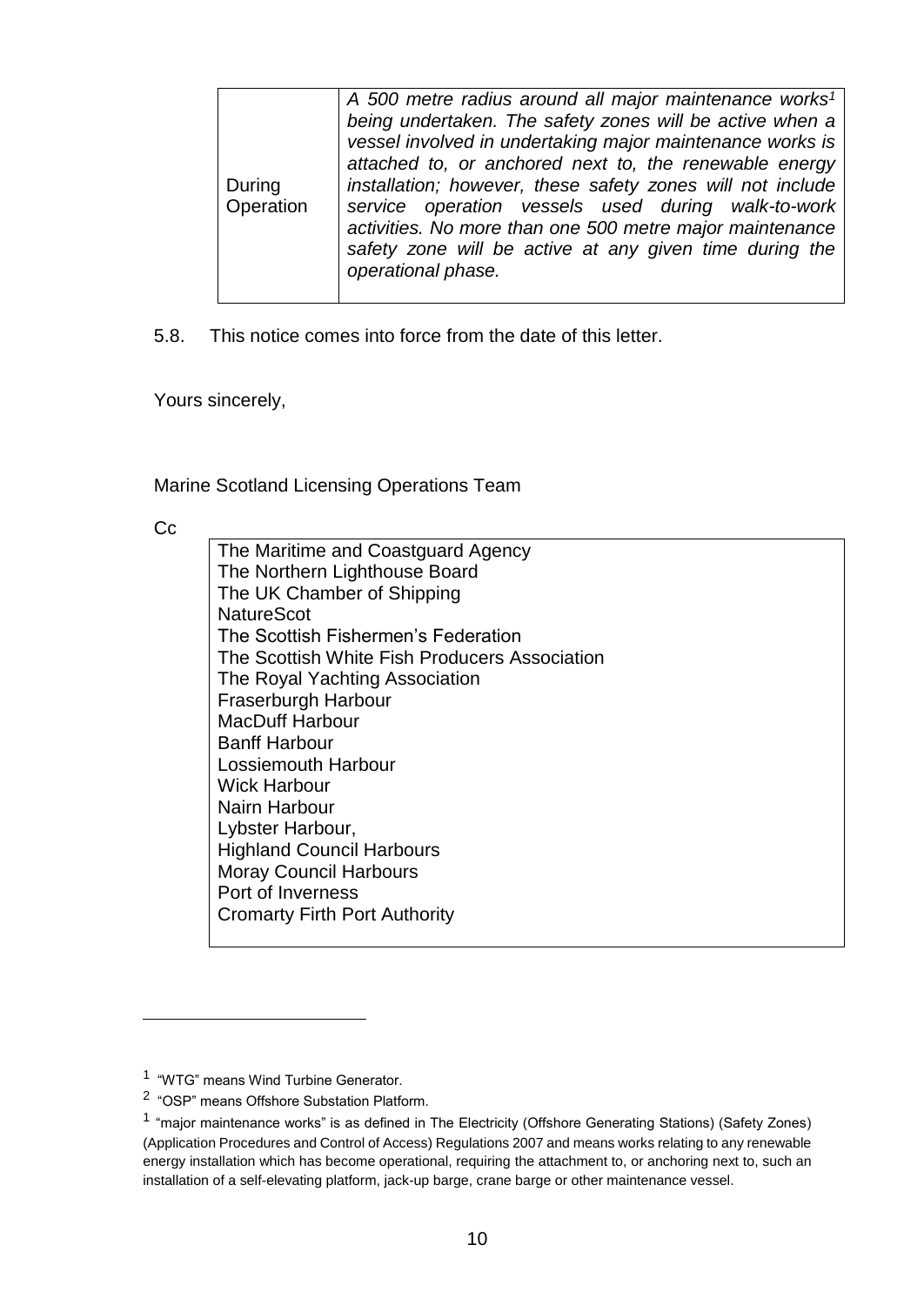# **Annex 1 Representations to the original application for a safety zone**

- 1. **The Maritime and Coastguard Agency ("MCA")** whilst supportive of applications for safety zones during construction, major maintenance and decommissioning where large construction vessels are alongside structures, remained of the opinion that the use of Service Operations Vessels ("SOVs") for walk-to-work activities should not by itself trigger a 500 metre safety zone during either the construction or major maintenance phases. The MCA further stated that a safety zone should only be triggered when a vessel is carrying out construction activities (or maintenance activities in the operational phase).
- 1.1 The MCA also requested further details on the operational arrangements for managing ten sites, specifically with regards to the number of vessels that would be required and how that would be managed and monitored.
- 1.2 The Applicant held discussions with the MCA and provided clarity on the need for up to ten safety zones at any one time and how the ten sites would be managed. The Applicant also provided reassurance to the MCA that effective monitoring arrangements will be in place for all safety zone locations.
- 1.3 The MCA recommended approval of up to ten safety zones triggered at one time on the basis that the Applicant had provided further clarity on the need for ten safety zones, how the sites and vessels would be managed, and reassurance that effective monitoring arrangements will be in place.
- 1.4 The MCA remained of the opinion that SOVs for walk-to-work should not be triggering 500 metre safety zones. The MCA did not agree with all items listed as construction activities in the Application with the potential to trigger safety zones, specifically the inclusion of:
	- Inter array cable installation (except where the cable is pulled into the turbine);
	- Cable burial and rock dumping; and
	- Export Cable installation with vessels approaching the fixed structures for works.
- 1.5 In response the Applicant confirmed that export and inter-array cable works that would trigger a 500 metre safety zone refers to the cable pull in works which are directly related to a renewable energy installation, thereby triggering a safety zone under the 2007 Regulations. The cables are laid out from the cable lay vessel, they and are then pulled up into the Wind Turbine Generator ("WTG") or the Offshore Substation Platform ("OSP") jacket so that they can then be connected to the electrical equipment inside the WTG or OSP topsides.
- 1.6 The Applicant stated that SOVs will be involved in WTG commissioning which will require the lifting of testing and commissioning equipment onto the renewable energy structure.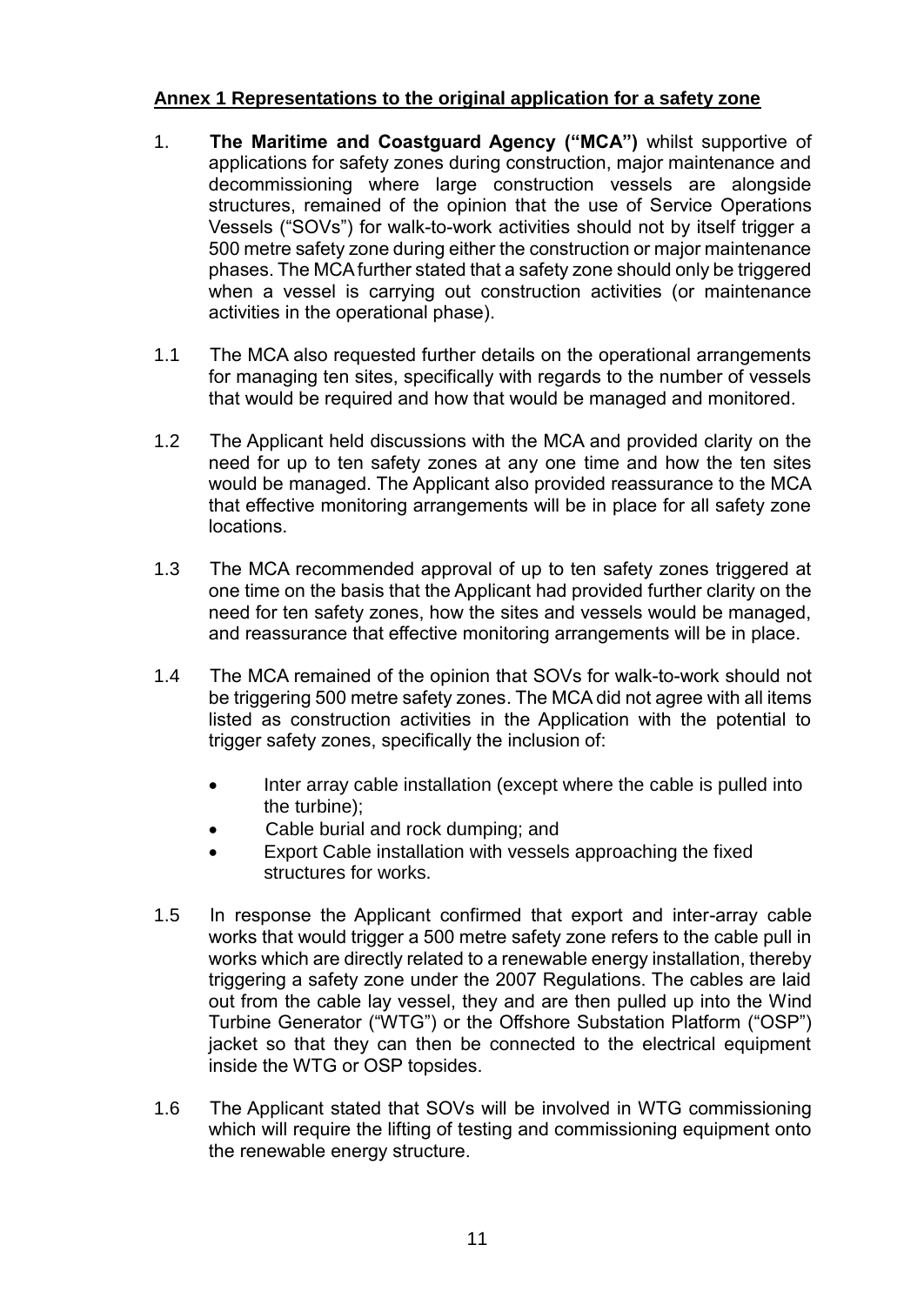- 1.7 The Applicant highlighted that in in line with The International Regulations for Preventing Collisions at Sea 1972 ("COLREGs"), vessels should keep a safe distance away from construction vessels when work is being undertaken and vessels are underway but not making way and display RAM status or anchor lights. Safety zone status would allow this to be clearly defined, reinforcing the safety of both construction vessels and other sea users.
- 1.8 Marine Scotland's Response The 2007 Regulations state that:
	- I. "major maintenance works" means works relating to any renewable energy installation which has become operational, requiring the attachment to, or anchoring next to, such an installation of a selfelevating platform, jack-up barge, crane barge or other maintenance vessel;

and that a "standard safety zone" means:

- II. in the case of the proposed or ongoing construction, extension or decommissioning of a wind turbine, or of major maintenance works in respect of such an installation, a safety zone with a radius of 500 metres measured from the outer edge at sea level of the proposed or existing wind turbine tower;
- 1.9 The MCA is the statutory consultee with responsibility for ensuring the navigational safety of the marine environment, therefore the Marine Scotland Licensing Operations Team ("MS-LOT"), is satisfied with the MCA representations and that there are appropriate reporting procedures and systems in place for dangerous manoeuvres and COLREGs contraventions cover the use of SOVs. MS-LOT is content not to include the SOVs used for walk-to-work activities as part of the safety zone during the construction, and operation and maintenance phases.
- 2. **NatureScot** offered no comments on the application.
- 3. **The UK Chamber of Shipping ("UK CoS")** requested clarification on whether the intention was to potentially have ten construction vessels or SOVs operating concurrently on 10 different structures during the construction phase, and of the number of guard vessels that may be used. The UK CoS also stated that it does not support mandatory 500 metre safety zones around partially completed structures at which no work is underway and there are no workers to protect.
- 3.1 The Applicant confirmed that the ten safety zones applied for was the maximum for a 'worst case scenario', that 500 metre safety zones will only be used where construction work is ongoing, and 50 metre safety zones will be active around any structure where no vessel is present up to the point of commissioning of the wind farm. The Applicant also confirmed that a single vessel will be designated with the responsibility of safety zone monitoring.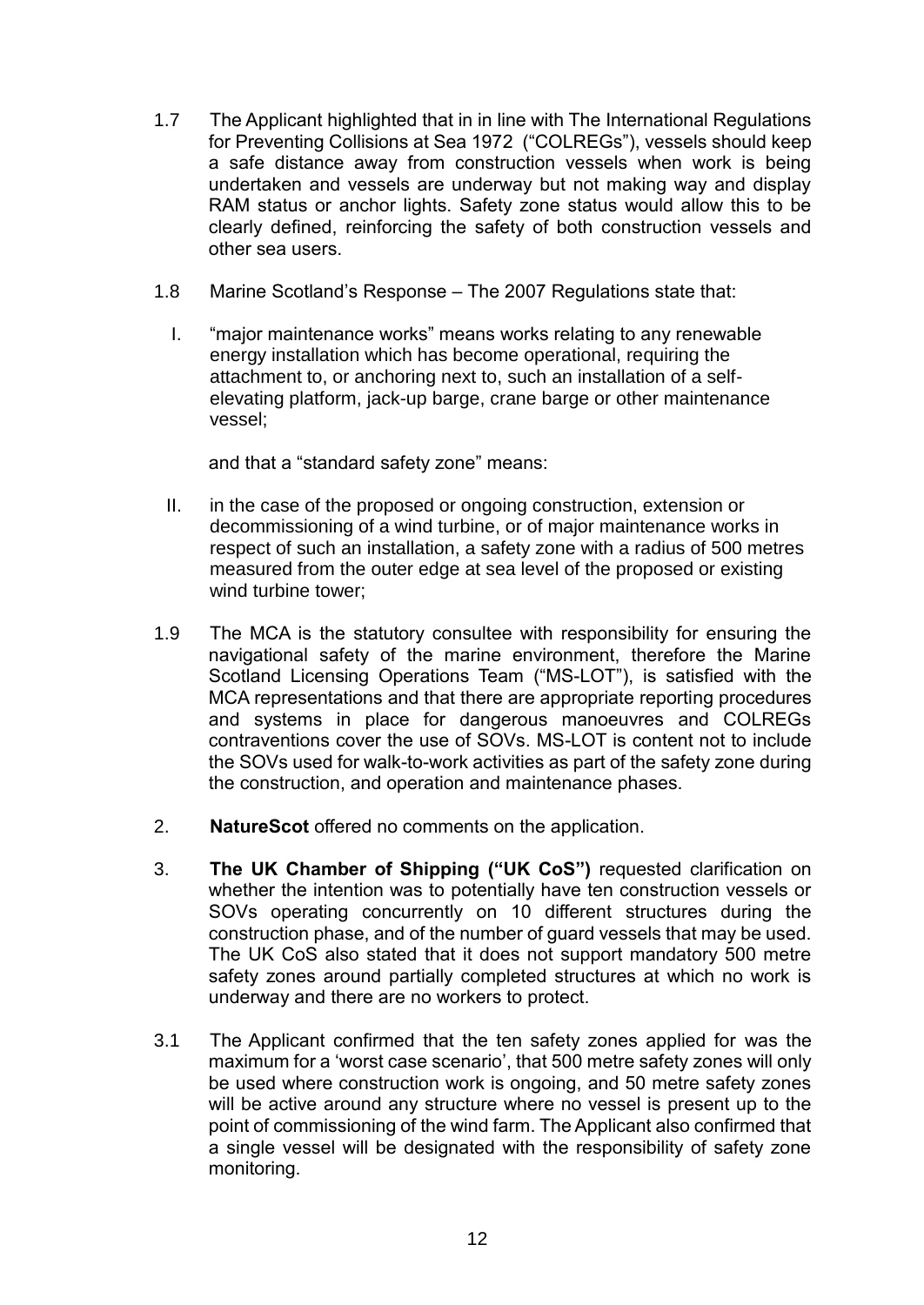- 3.2 MS-LOT is satisfied that the Applicant has fully addressed the points raised by the UK CoS in its response to the application.
- 4. **The Northern Lighthouse Board ("NLB")** had no objections to the application and recommended that the Applicant issues a notice to mariners prior to commencement of construction or major maintenance activities, clearly stating the safety zone locations and nature of the activities.
- 4.1 The Applicant acknowledged the requirement to issue notice to marines at the start of any offshore activity and confirmed they will highlight activated or planned safety zones within that notice (including any activity if applicable) as per NLB advice.
- 4.2 MS-LOT is satisfied that the Applicant has fully addressed the points raised by the NLB in its response to the application.
- 5. **Wick Harbour** offered no comments on the Application.
- 6. **The Cruising Association** noted that the northern part of the wind farm impinges significantly on the route from Wick to Rattray Head and asked for ways to find out what restrictions are in force or planned so that passage can be planned and minimise disruption.
- 6.1 The Applicant advised the Cruising Association that weekly notice of operations and notice to mariners are published on the project website and stated they would be happy for any individual vessel owners to be added to the distribution list if required.
- 6.2 MS-LOT is satisfied that the Applicant has fully addressed the points raised by the Cruising Association.
- 6.3 The Royal Yachting Association ("RYA") offered no comments on the Application
- 7. **The Scottish Fishermen's Federation ("SFF") and the Scottish White Fish Producers Association ("SWFPA")** understood the need for safety zones during construction but objected to the application on the basis that there was no visible justification for the 'worst case scenario' of ten, 500 metre safety zones within the application. In addition, SFF commented that the fishing space left of 128 metres would not ensure that fishing may continue and sought an outcome where activity does not reach three large vessels with concomitant safety zones closing fishing grounds.
- 7.1 In response to the fishing concerns raised by the SFF and the SWFPA, the Applicant stated that details of construction activities will be promulgated in advance to facilitate passage planning. Marine coordination, guard vessels and Fisheries Liaison Officers are utilised to ensure fishing communities are aware of activities on the wind farm site, and where possible, to enable fishing activities to continue. The Applicant clarified and that even with ten active safety zones, passage through the site would not be prevented and that the busiest fishing seasons will be considered when managing busy installation periods. Ten safety zones